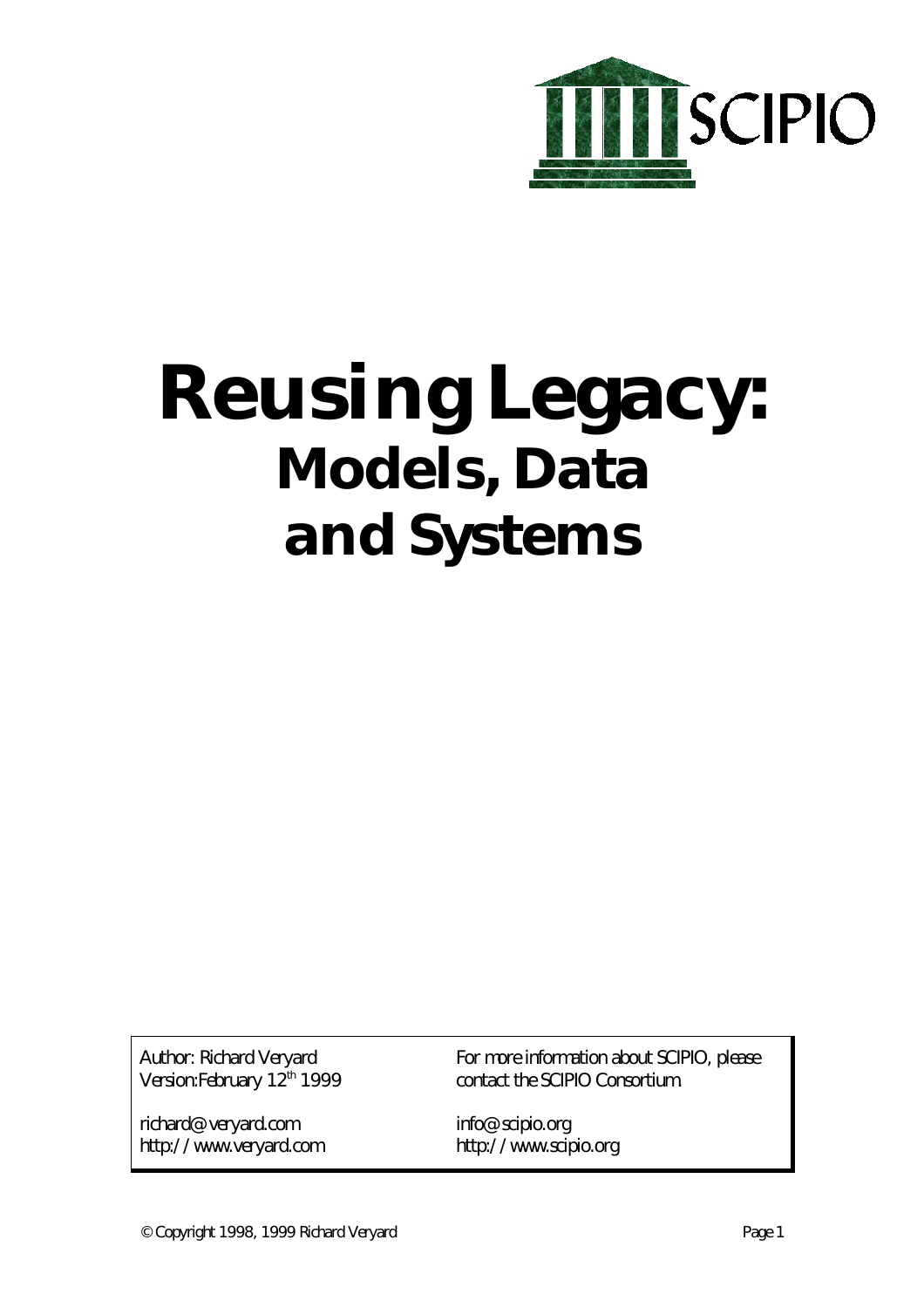# Preface

### Purpose of document

Describes the techniques used by SCIPIO for extracting value from legacy models, legacy data and legacy systems.

Should be read in conjunction with one or more documented case studies for SCIPIO.

### **Assumptions**

The reader should be familiar with model-based development, such as Information Engineering.

### Outstanding questions

This document has been developed as a draft for discussion. Some open questions are interspersed with the text.

 ${\bf Q}$  Do you have any experience or opinions relevant to the question?

 ${\bf Q}$   $\hskip1mm$  Do you have any additional ideas or issues?

### Acknowledgements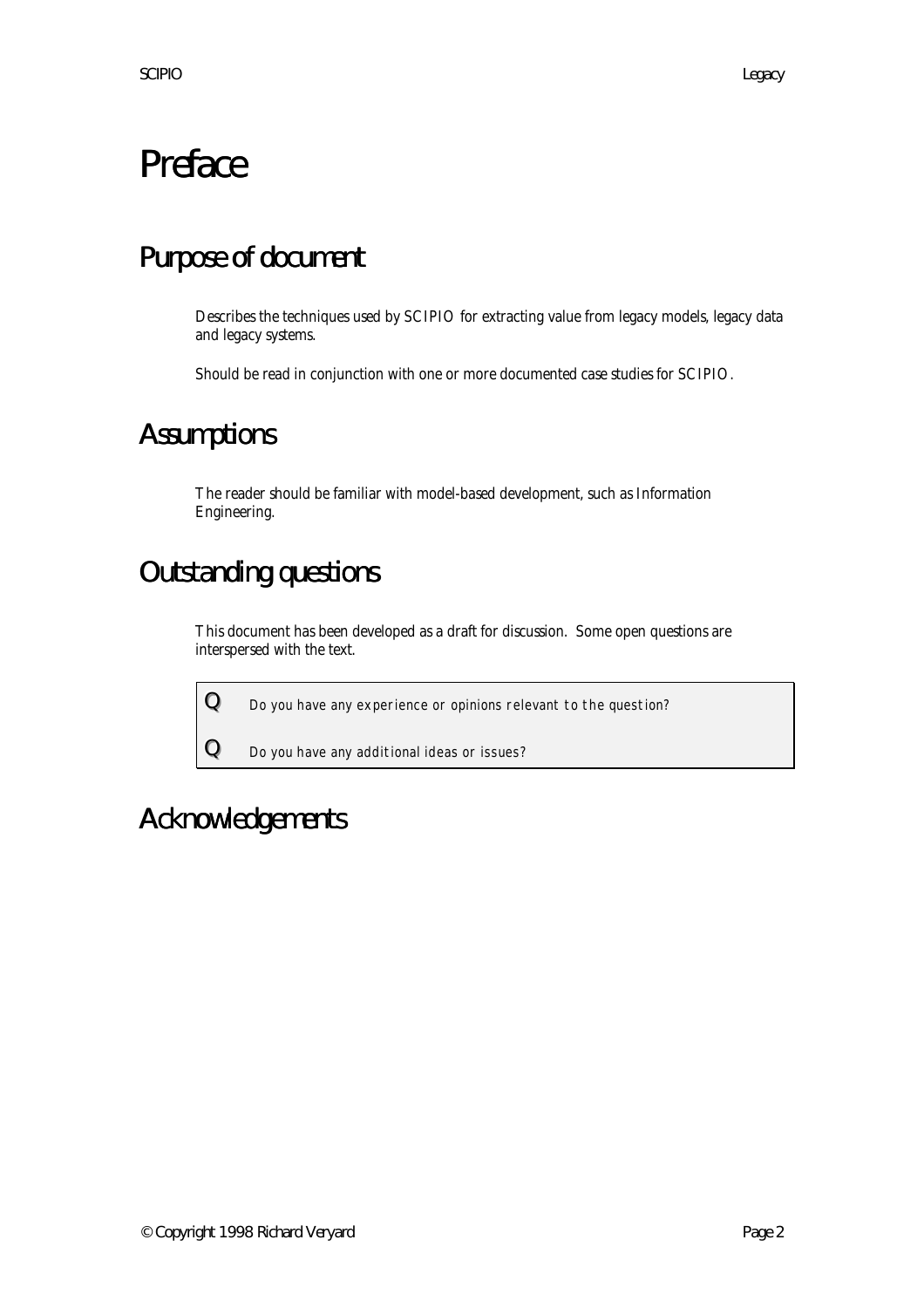# Introduction

### Purpose

This document assumes that you want to extract components from your legacy application systems.

There are several reasons why we might wish to do this.

- v Because we believe that there is (or will be) demand for this component, either internally or externally.
- $\triangleleft$  Because we wish to add functionality to a legacy system using components.
- v Because we wish to create interfaces between legacy systems and new systems.
- $\triangleleft$  Because there is a specific problem with the legacy systems, and we want to use components as part of the solution. (One example is the use of bridging components to deal with the Year 2000 problem - see references.)
- $\cdot \cdot$  Because we want the longer-term benefits of having all systems constructed from components.

### Goals

We want to make maximum reuse of legacy assets, while minimizing the inheritance of legacy liabilities and constraints.

#### Legacy assets

 ${\bf Q}\quad$  Where is the value in reusing legacy systems? How can we quantify the value of a legacy asset?

If an application system is currently in use within an organization, there must be a reasonable degree of fit between the system and the organization. The fit may be imperfect, and the users may have to undergo various inconveniences and tribulations to make the system work, but at least it does work. Furthermore, the users are familiar with the system, warts and all.

To the extent that the system works, it must contain some knowledge about the business requirements. The system has a reasonably good internal model; this model may be implicit or explicit, depending on how the system was developed and documented, and how it has been maintained.

Of course, the value of a legacy system does not necessarily bear any relation to the amount of time and effort you have put into it.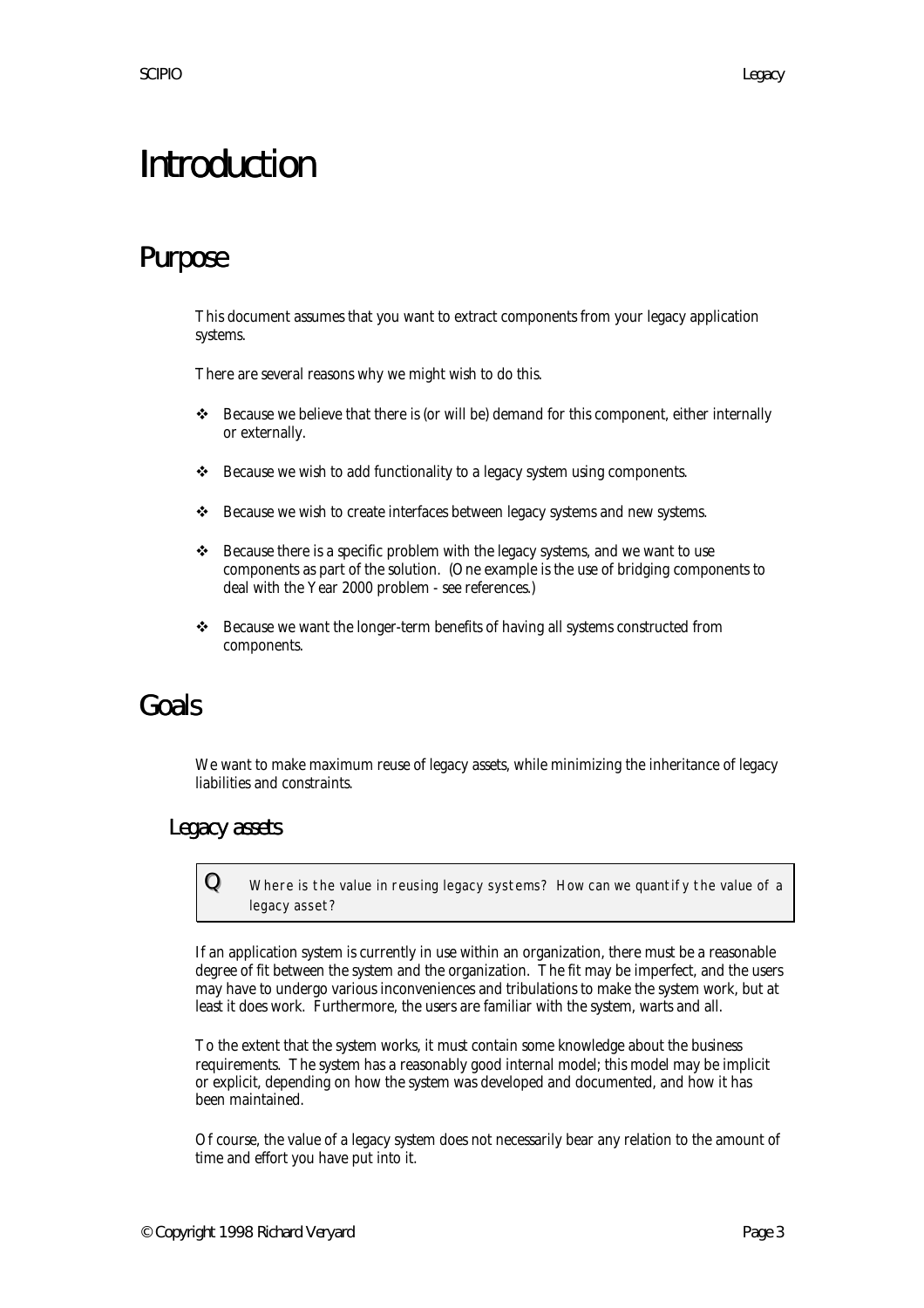#### Legacy liabilities

 ${\bf Q}\equiv$  What limits the successful reuse of legacy systems? How can we quantify the depreciation of a legacy asset?

A legacy system may not work all the time. It may have undocumented features or erratic behaviour, especially when exception conditions occur. It may have bugs or poor performance.

A legacy system may have in-built constraints deriving from the way it was conceptualized or designed. The internal model may be adequate for a limited range of situations, but it may not be adequate for all situations. The design may make simplifying assumptions that limit future reuse.

For example, a legacy system may contain a batch procedure that is designed for singlethreaded operation on a flat file. It would take a clever programmer indeed to wrap that procedure so that it would support multi-threaded operation.

A legacy system will usually be designed for operation on a specific technical platform. Considerable effort may be required to eliminate the dependency of the code on this platform, and to make it work on other platforms.

Furthermore, any poorly executed action on a legacy system, including wrapping, may worsen its quality and performance. Wrapping almost always introduces some performance overhead, and this is not always balanced by the technical superiority of the target plaftorm: sometimes a poorly wrapped system can run slower on a high-performance machine than it did in its original technical environment.

### System Conversion

A common technical challenge with legacy systems is to convert them to some other platform, or to make them compliant with some new requirement. Converting legacy systems to support Year 2000 and Euro trading falls into this category.

A chunk of legacy system makes a component. Each chunk needs to be tested and implemented separately. Clean interfaces need to be defined between the chunks, so that converted chunks can interoperate with unconverted chunks. Management will be reassured when they see a growing number of converted chunks successfully tested and incorporated into production systems.

As each chunk of legacy system is converted, it is provided with two parallel interfaces: one for communicating with unconverted chunks, and one for communicating with converted chunks. This is achieved with 'intelligent' bridging components.

The alternative is a very high-risk strategy: big bang conversion, where the entire legacy portfolio is converted from non-compliance to compliance in a single overnight integration test and implementation.

For many conversions, such as Year 2000 conversions, are regarded as simply a programming task: to find all the date references in the code and fix them. Managers argue that any higher level analysis is both a distraction (given the urgency of the task) and an impossibility (given the poor structure of the systems and the unreliability, incomprehensibility or sheer absence of documentation).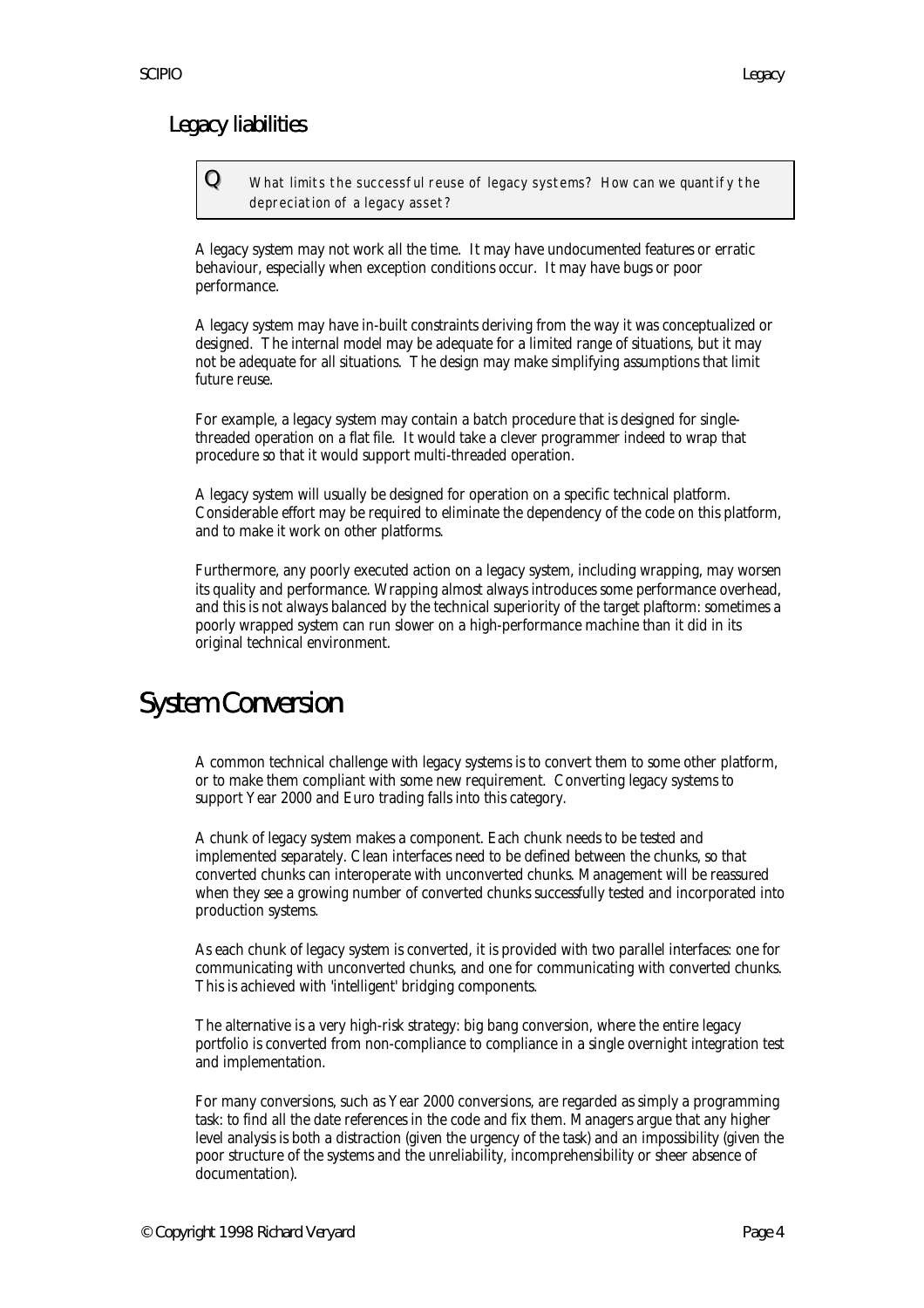But most people would accept the need for some form of testing before the altered programs are returned into the production environment. This testing needs to include system/integration testing - does this program still work in conjunction with other programs as well as unit testing.

But here's the difficulty. If you don't know what a system is supposed to do, you can't test it. The ability to conduct a meaningful test implies a specification of the system. And if you don't know what separate subsystems are supposed to do, you can only test the whole system as one large lump. In such circumstances, debugging is a hit-and-miss affair, as likely to add bugs as to remove them.

Therefore, if your legacy systems are poorly structured and lack good documentation, some form of analysis is all the more necessary. The analysis we recommend concentrates on creating a relatively small number of large components with a small number of access points into each one.

### Overall Task Structure

This task structure is extracted from the SCIPIO development process framework.

#### **Application Assessment**

- ÿ Assess Demand for Component
- > Assess Current Application Quality
	- $\triangleright$  Review Current Application against Objectives
	- $\triangleright$  Establish Application Benchmark
	- $\triangleright$  Set Targets for Application Improvement
	- $\triangleright$  Explain Application Characteristics
	- $\triangleright$  Estimate Characteristics of Solution (simulation)
	- $\triangleright$  Review Characteristics of Solution (post-implementation evaluation)

#### **Application Analysis**

- $\triangleright$  Map Current Application
- $\triangleright$  Document Application Components
- ÿ Document Application Interfaces and Protocols
- $\triangleright$  Document Application Responsibilities
- $\triangleright$  Map Process to Application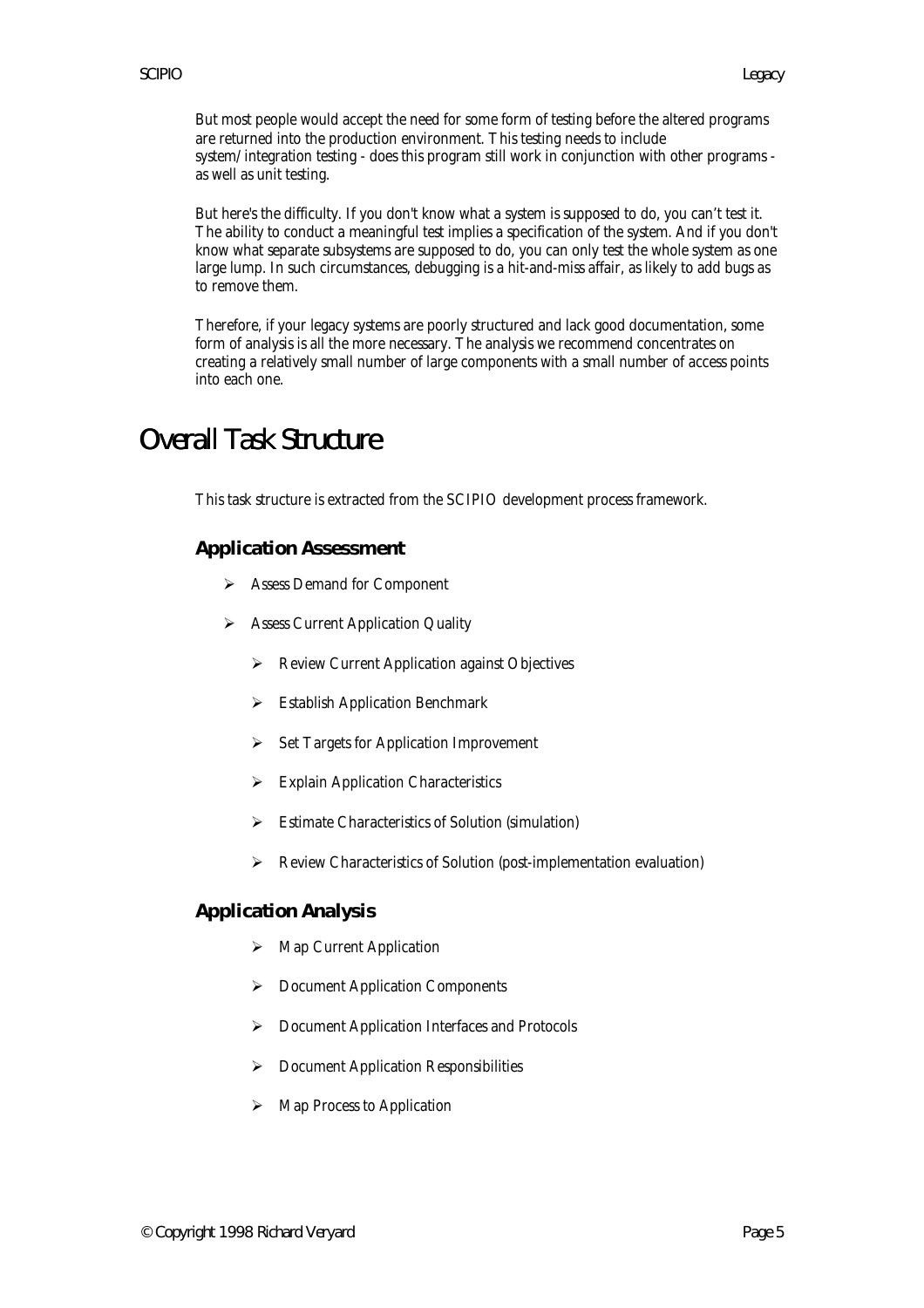#### **Application Design**

- $\blacktriangleright$  Information Sourcing
- $\triangleright$  Component Identification
- ÿ Component Protocol Design
- ÿ Component Responsibility Assignment
- > Data Storage Design
- $\triangleright$  Component Specification
- ÿ Component Sourcing

#### **Application Conversion**

- **≻** Transition Component Construction
- ▶ Component Publication
- **►** Solution Testing
- ▶ Solution Deployment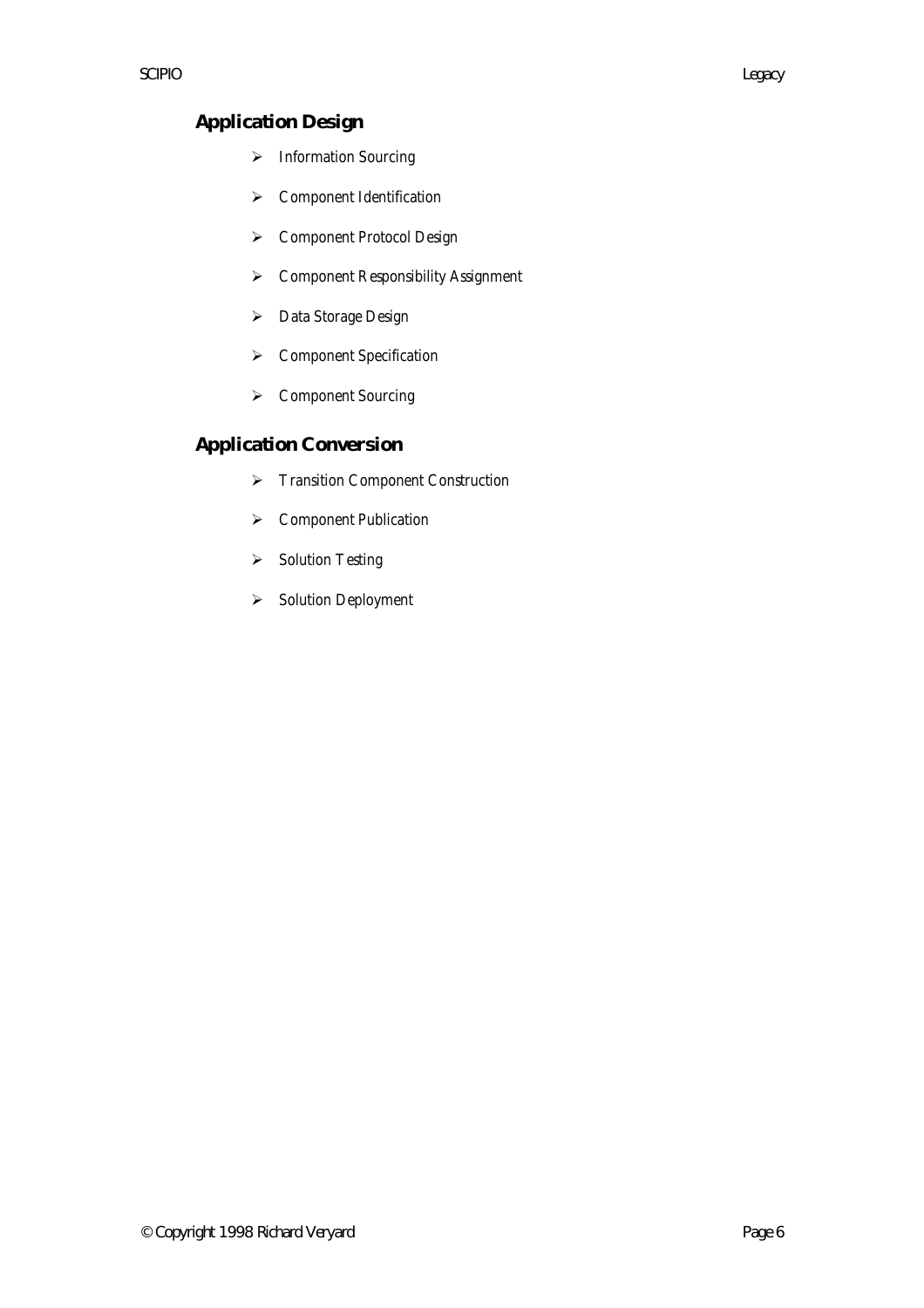## Assessment

### Assess demand

If the primary purpose of the project is to satisfy some demand, either internal or external, then the focus of this stage will be to assess this demand.

If our intention is to sell components outside the organization, then we need to have a reasonable idea of the revenue we could expect to earn. We need to have some way of assessing the number of organizations or individual users that might be expected to use a given component, and the price that could be charged. If we expect other competing components to be available in the marketplace, we should estimate the market share that we might reasonably achieve.

Any organization that intends to build components for commercial sale should have a development policy that limits the development expenditure to a certain proportion of the expected revenue.

| Development             | 30% |
|-------------------------|-----|
| Documentation           | 10% |
| Publication / Marketing | 30% |
| Support                 | 10% |
| Profit / Risk           | 20% |

#### **Figure 1: Typical commercial development policy**

Even for internal reuse, we need to make some judgement of the likely level of reuse, so that we can allocate scarce development resources to things that have the greatest reuse value.

An assessment of competing components will also help us create a component that emphasises the unique features and benefits that we are able to offer.

### Assess application quality

Often the primary reason to convert legacy systems into components is to improve the quality of the system itself, or to create new interfaces into the system. This requirement may form part of a larger development or maintenance project using Component-Based Development.

In this situation, the focus of assessment will be the quality of the legacy system itself, in terms of its functionality, maintainability, user-friendliness, efficiency, reliability and portability. This assessment will guide us towards those parts/aspects of the system where we are likely to get the greatest benefits of conversion to components. For example, if one portion of the legacy system has a history of frequent change, this will be a candidate for early conversion.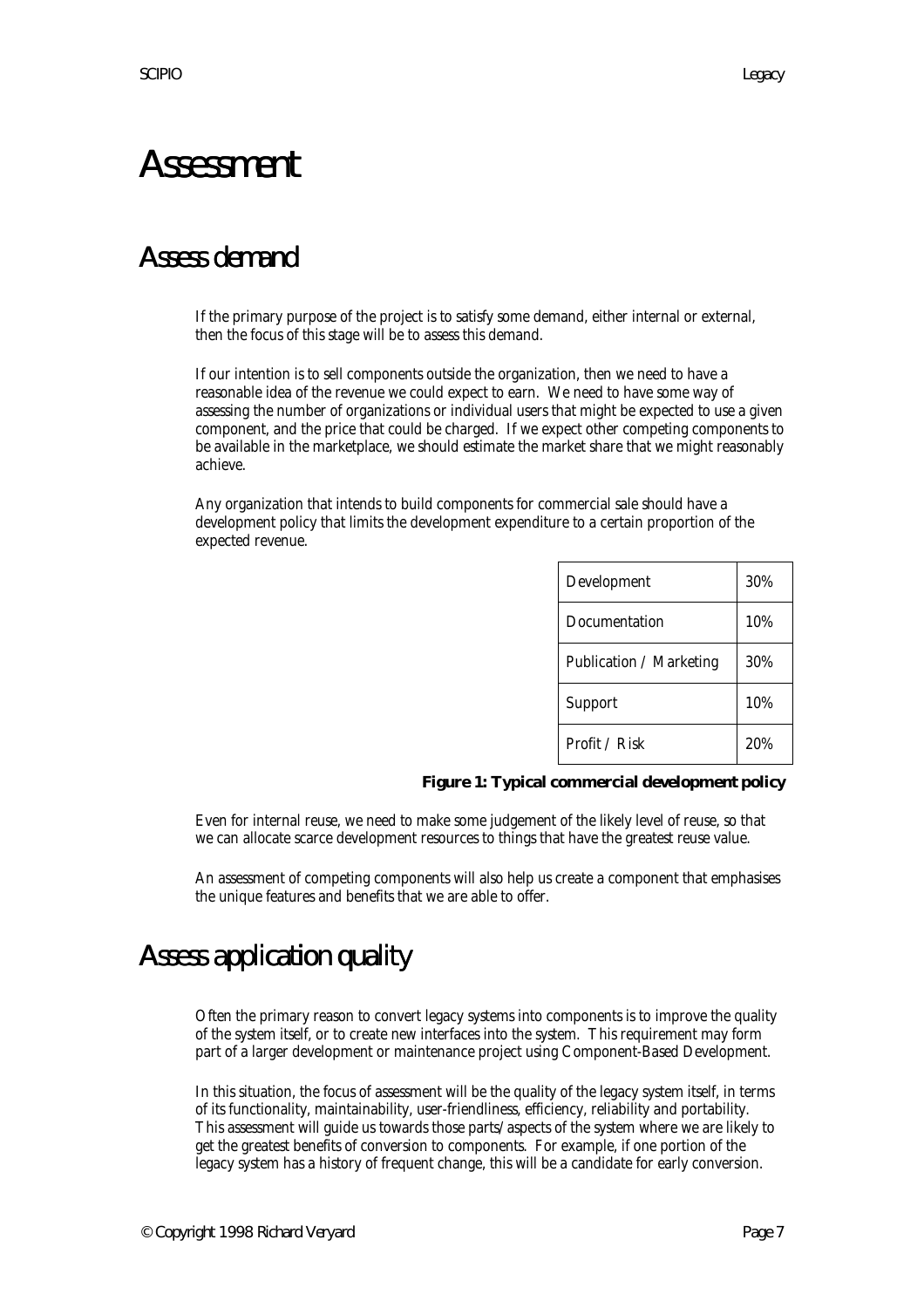# Analysis and Design

### System archaeology and dissection

Legacy code is often compared to spaghetti, but lovers of Italian food will recognize that pizza provides a much better analogy. You try to cut out a wedge of pizza, but it remains connected to the rest of the pizza by innumerable strands of elastic cheese.

Or we might prefer to compare legacy code with lasagne. What were once separate layers of cheese, pasta and other ingredients have now been melted into a solid mass.

When we look at the legacy systems of a large company, we are usually presented with what appears to be a list of application systems. But this list can be misleading. The items in the list refer to the original system development projects - the layers of the lasagne. The systems have usually grown and changed, in functionality and architecture, often to the point where the original names no longer seem appropriate. New data stores, or interfaces to remote data stores, may have been added adhoc.

Even if the applications were originally designed according to a well-thought-out architecture, with maximum cohesion and minimum coupling, evolution of the applications over time may have greatly reduced the cohesion within each application and increased the coupling between applications.

So the segmentation of legacy code may not follow the apparent boundaries between the legacy applications. We need to identify ways of carving up the code with maximum cohesion and minimum coupling. Sometimes you can improve the situation by reducing connectivity between subsystems.

The idea is to convert an interlocking portfolio into a manageable set of segments connected by defined interfaces with bridges at each crossing point.

### We may identify different design patterns in legacy systems.

Different design approaches focus on different types of simplicity and coherence in the designed system. Within traditional structured methods, such as Information Engineering, several design patterns are possible. We can identify two main patterns here: the data-driven approach and the event-driven approach.

Of course, many legacy systems have been extensively altered since their original design conception. This may mean that the original patterns have been largely lost or heavily compromised. But it is usually possible to find some parts of the system where the original pattern can still be seen.

The reason we are interested in identifying the patterns of the original design is that this tells us what kind of components we should expect to find buried in the legacy system. Data-driven design patterns tends to yield data-oriented components, while event-driven or process-driven design tends to yield business-service or process-oriented components.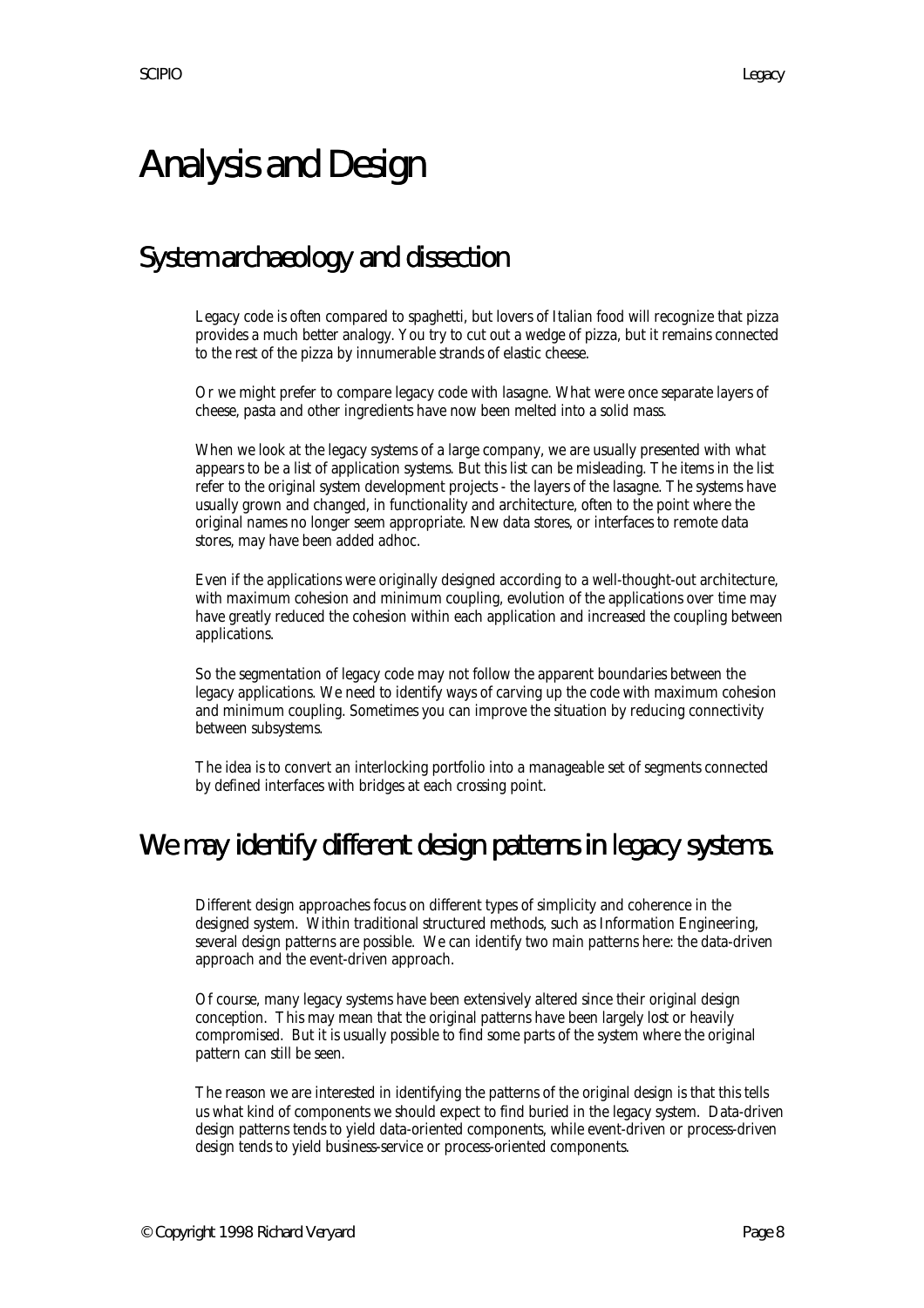${\bf Q}\quad$  Should we identify any other standard patterns of legacy system design?

#### Data-driven design

The designer of the legacy system may have adopted a data-driven approach: focusing on achieving simplicity of data access. Such a system offers simple data access for each data object, based on a standard pattern:

C: Create

R: Read

U: Update

D: Delete

The overall coherence of the system is again focused on data structure and access. Each computer transaction acts on one data object, or closely related data objects. Typically, the same screen or window design would be used for all data accesses on that object. Sometimes, this pattern will be complicated by the need for different users to have different levels of access to the same data objects. (In other words, some users are allowed to perform create/update operations on a given data object, while other users are only allowed to perform read operations.)

Some development environments allow for stored procedures to be attached to data objects in the database. When these data objects are wrapped as components, these procedures normally become part of the component behaviour.

With data-driven legacy systems, it is usually relatively easy to identify and isolate components offering data services.

 ${\bf Q}\quad$  Should a data access component contain its own accessing rules? How would this be implemented? What are the other options?



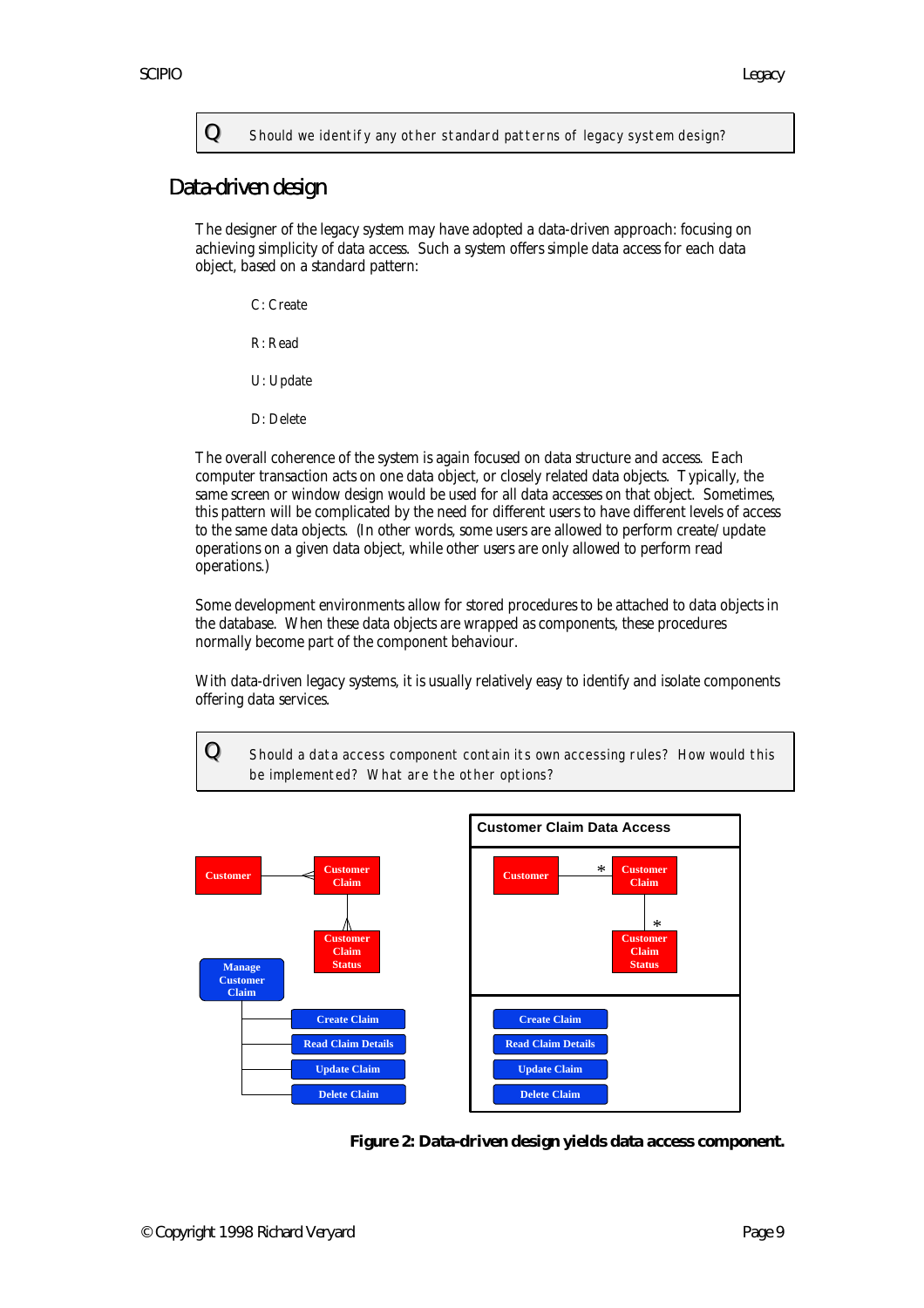#### Event-driven design

Alternatively, the designer of the legacy system may have adopted an event-driven approach: focusing on achieving simplicity of processing business events. In such a system, each type of business event triggers a separate computer transaction.

The designer focuses attention on the coherence of events and object life-cycles. Event coherence is achieved by completely handling each event by a single transaction. An event triggers state transitions of one or more data objects, and the life-cycles of these data objects should be complete and consistent.

Event-driven legacy systems may yield components offering process-oriented services.





#### Hybrid design

Many legacy systems contain some subsystems that are predominantly data-oriented and some subsystems that are predominantly event-oriented.

This may either be part of the original design concept for the system, or may be a result of later additions and modifications.

### Data Structure

#### Data subtyping

#### **Traditional data modelling**

Using traditional data modelling, data objects are defined according to a common structure of attributes and relationships. Thus CUSTOMER ARCHIVE is regarded as the same data object as CUSTOMER, because it has the same attributes and relationships. However, CUSTOMER ARCHIVE has quite different behaviour to CUSTOMER, and it is required by a quite different set of procedure objects. The behaviour of CUSTOMER ARCHIVE probably has more in common with that of PRODUCT ARCHIVE and EMPLOYEE ARCHIVE.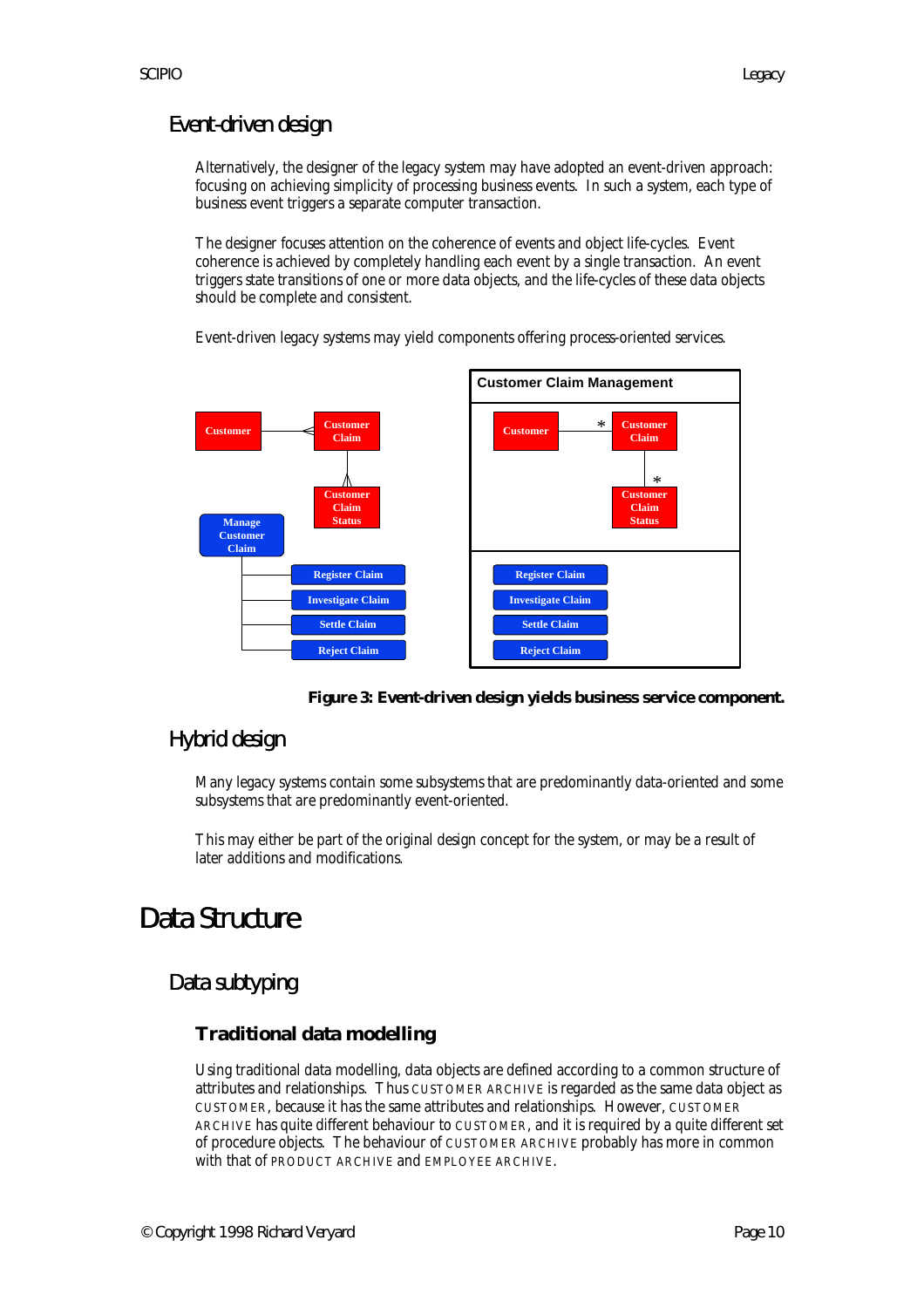Traditional entity modelling allowed for subtypes to be identified, but these were often clumsy to implement on relational databases. For this reason, many legacy data models don't contain subtypes.

#### **Component-based development**

Object orientation contains the notion of **multiple inheritance**, which essentially means that a data object can be a subtype of many different supertypes. Thus CUSTOMER ARCHIVE may inherit its data structure from CUSTOMER but it inherits its behaviour from a generic procedure object called ARCHIVE. This would include such operations as placing things in the archive, accessing archive data, and restoring data from archive.

There are various ways this can be implemented through components. For example, if the archive behaviour can be suitably generalized, it can be wrapped into a component that is called by anything that requires archiving.

#### Alternative data views



#### **In many traditional database systems, every program must use the same data structure.**

In this example, we have a complex data object, which is composed of three simpler data objects.

If we build a single component to provide all data access to this compound data object, this has the advantage of consistency. Any changes to the data structure are made in one place only.

However, this solution has two significant disadvantages: performance and maintenance.

- $\cdot$  In some technical environments, such a component may become a performance bottleneck.
- $\triangleleft$  Any changes to the component interface will require changes to all the programs and components that use this interface.
- $\div$  In some cases, depending on technical environment and management policy, all changes to the component may require some reconstruction and retesting of all the programs and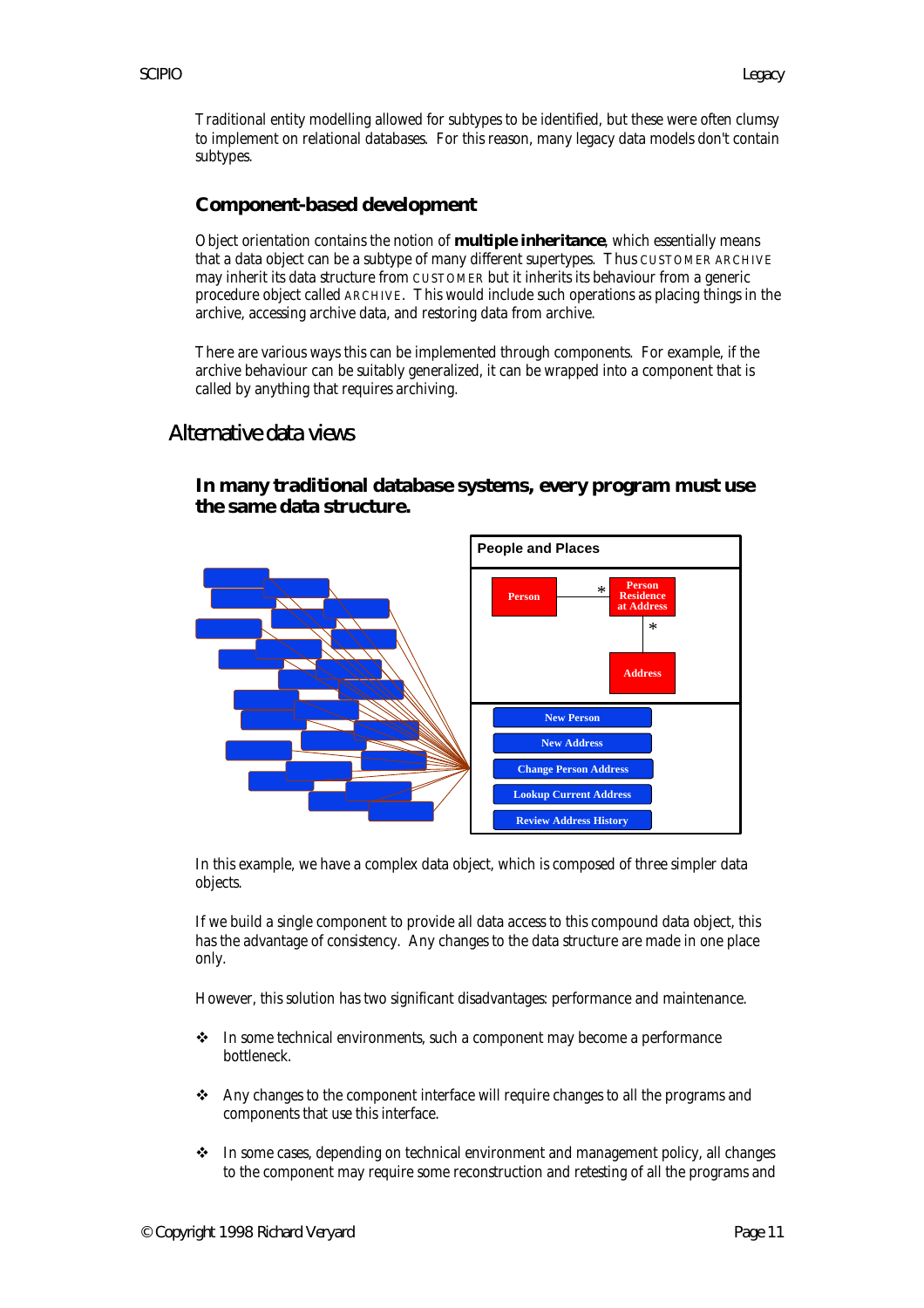components that use this interface, even if these changes are internal to the component and don't alter the interface.



#### **In component-based systems, some programs may use a different data service.**

#### **Figure 4: Hiding data structure.**

What we would like to do is define a simplified view on the data, which most of the users can access rather than having to handle the full complexity of the data structure. Most relational databases support such views (sometimes called subschemas). However, many CASE tools do not use this RDBMS feature, and require all procedures to access the logical data model directly.

If we define a second data access component to support this simplified view, we can simplify most of the programs by switching them over to this view. Consistency is maintained, because both data access components are supported by the same persistent data storage.

Note that we don't have to switch all the programs over at once. We may wait until there is a specific maintenance requirement on a program, or convert a few at a time according to available resources.

#### **The more data service components we introduce, the easier it gets to change the data structure.**

The more programs we can switch over to these data access components, the easier it gets to change the data structure. In Figure 5, only those programs that use the full PERSISTENT DATA STORAGE interface may require rework, recompilation, retesting and/or reinstallation.

Note that Figure 5 shows the logical component interfaces, rather than the physical packaging of components. In technical environments where it is possible to build components with several different interfaces, the designer may choose to package both the DATA SERVICE 1 interface and the PERSISTENT DATA STORAGE interface into a single physical component. However, the same argument applies.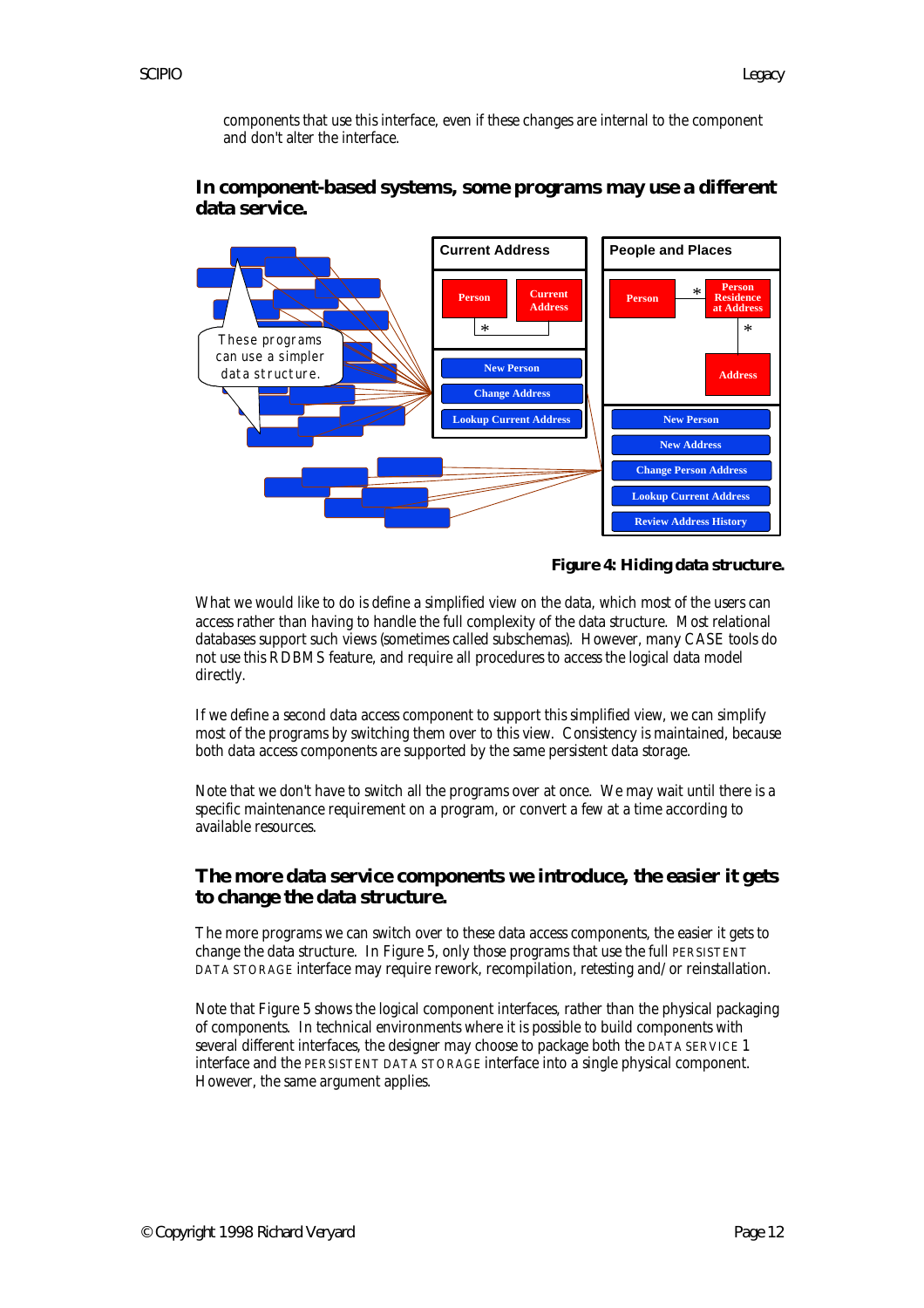

**Figure 5: Hiding changes to data structure.**





#### **Figure 6: Hiding business logic.**

Furthermore, we can use this approach to take some of the logic out of the programs. In the example shown in Figure 6, we have encapsulated the choice of dispatch method within the DISPATCH ITEM component.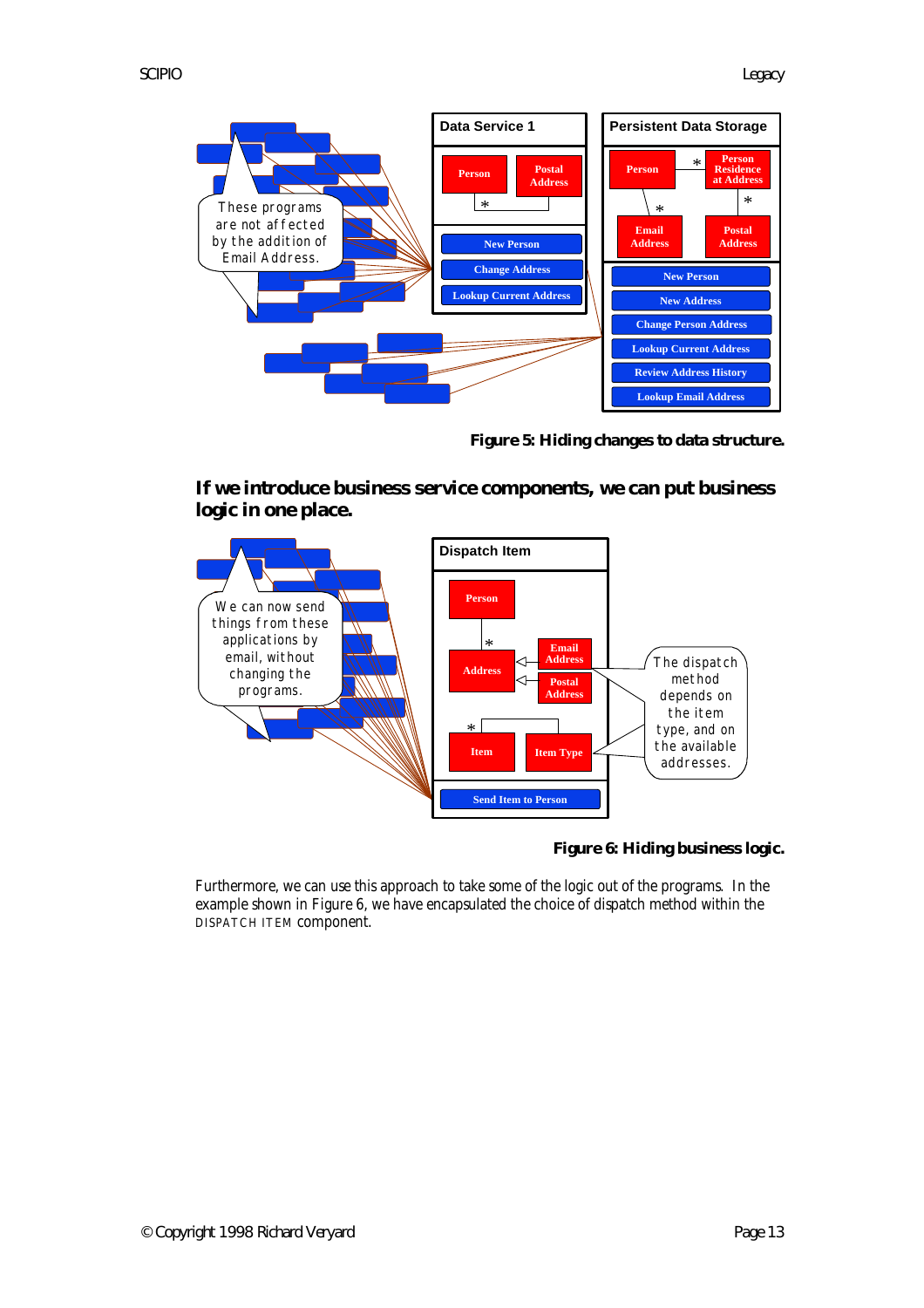### **Clustering**

#### A legacy system can be seen as one very large component.



#### **Figure 7: Legacy system as class.**

All legacy systems perform a set of operations, which define its behaviour. In order for these operations to work at all, the system needs to have a vocabulary (or implied data structure).

If the legacy system has been developed and maintained using models, such as data and process models, these models should provide a good first cut of the vocabulary and behaviour of the system.

In some cases, however, the system models will include data and procedure objects that have been introduced for internal design and implementation purposes only. These should not be regarded as part of the business requirements.

#### We identify clusters in the legacy systems.



**Figure 8: Interaction clustering.**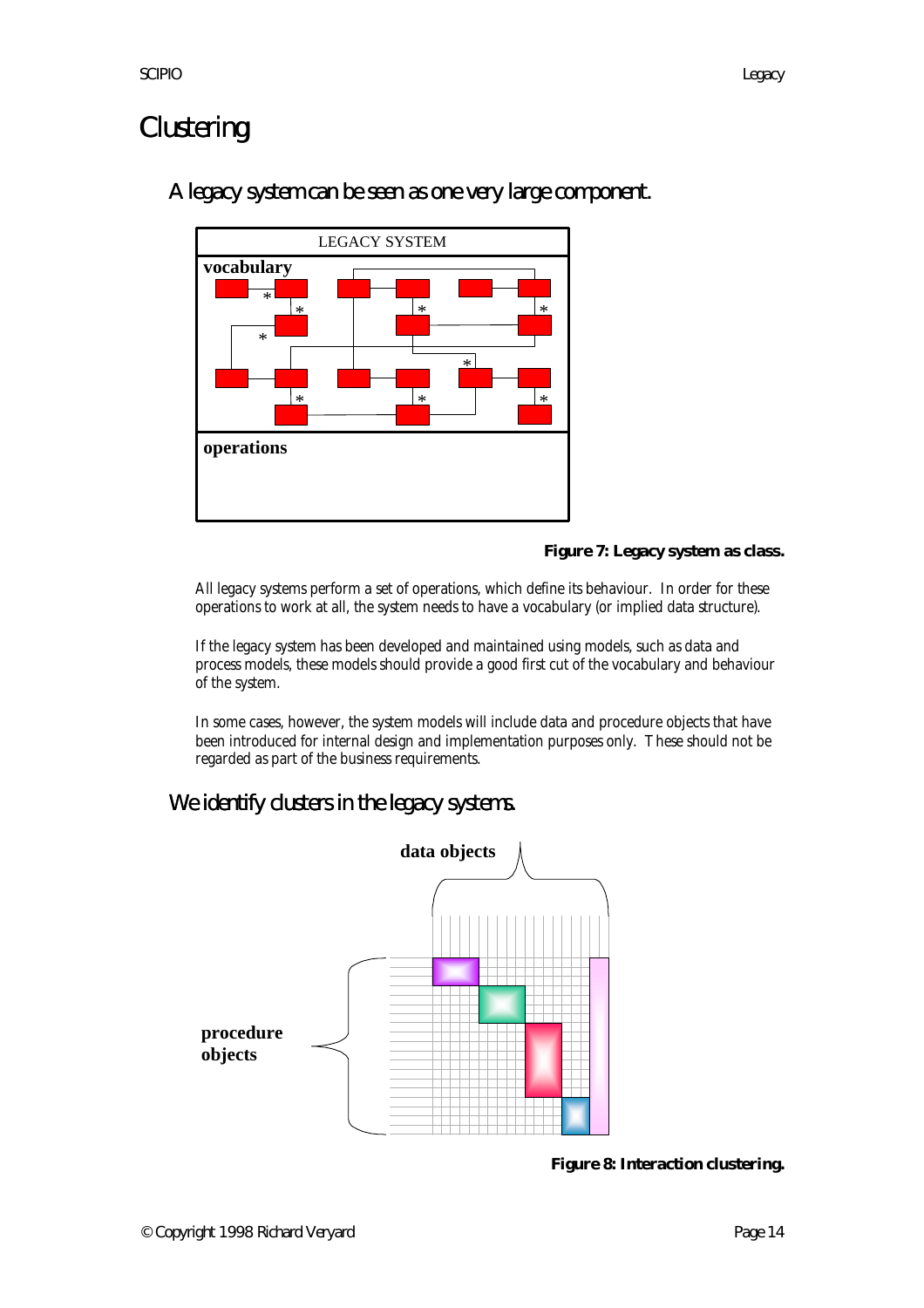Information Engineering includes techniques for analysing the interactions between data objects (usually entity types) and procedure objects (usually either elementary processes or procedure steps). The interactions, which may be Create, Read, Update or Delete, are shown on a matrix colloquially known as a CRUD matrix.

Based on these interactions, the rows and columns of the CRUD matrix are shuffled until the interactions roughly form rectangular blocks. This technique is known as clustering, and the resultant blocks are known as clusters. Some modelling tools perform an initial clustering automatically, although the results usually need some intelligent interpretation and adjustment.

These matrixes are used within Information Engineering to support top-down analysis - at each stage, the clusters define the scope of several areas to be developed further in the following stage.

A similar technique is used in analysing the structure of a legacy system.

If a clustering technique was used in the original development of the legacy system, we should normally expect to find these clusters still existing. However, this is not always the case, as subsequent maintenance activity may have blurred or shifted the boundaries between the original clusters. Therefore, if the legacy system has been subject to a significant amount of maintenance activity, it is worth confirming the clusters before proceeding.

#### We can simplify the interactions in various ways.

If the clustered matrix is too complicated, there are various ways of simplifying it.

| If a data object is used by a large number of procedure objects, look for ways of partitioning<br>the data object. |                                                           |  |
|--------------------------------------------------------------------------------------------------------------------|-----------------------------------------------------------|--|
| <b>By attribute</b>                                                                                                | Do some of the procedure objects The data object CUSTOMER |  |

| By attribute        | Do some of the procedure objects<br>only need some of the attributes<br>of the data object?  | The data object CUSTOMER<br>ACCOUNT provides access to a<br>complete transaction history for<br>this customer, but many<br>procedure objects only need the<br>attribute CUSTOMER ACCOUNT<br>BALANCE. |
|---------------------|----------------------------------------------------------------------------------------------|------------------------------------------------------------------------------------------------------------------------------------------------------------------------------------------------------|
| By occurrence       | Do some of the procedure objects<br>only need some of the occurrences<br>of the data object? | Procedures relating to the<br>payment of sales commission refer<br>to a subtype of EMPLOYEE, which<br>we may call SALESPERSON.                                                                       |
| By life-cycle stage | Do some of the procedure objects<br>only need part of the life-cycle of<br>the data object?  | CUSTOMER PROSPECT is used by<br>a different set of procedure objects<br>to CUSTOMER.                                                                                                                 |

#### We analyse the interactions between clusters.

We start from the assumption that each of the clusters we have identified in the legacy system is a candidate for conversion into a proper component.

Having identified the clusters, we look at the CRUD interactions that fall outside the cluster blocks in the clustered matrix. These represent interactions between the candidate components.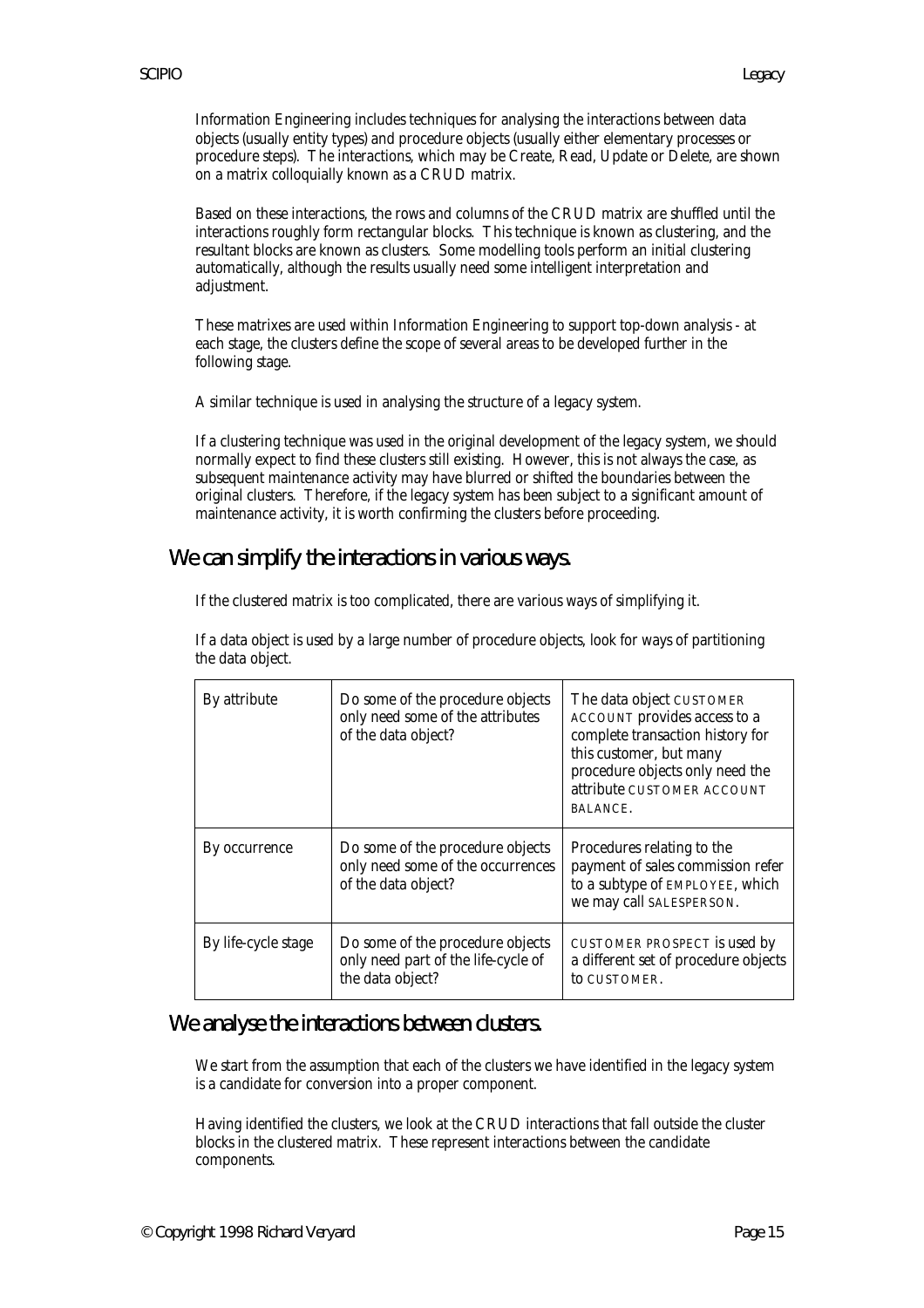We can then draw an interaction diagram showing the interactions between these clusters. (Thus we regard the legacy system as a collaboration between clusters.) Figure 9 shows an exchange diagram that corresponds to the clustered matrix in Figure 8. With further analysis, we could draw a UML-style sequence diagram or collaboration diagram, although this is often unnecessary.



#### **Figure 9: Interactions between clusters.**

#### We analyse the business rules that belong to each cluster.

Figure 10 shows a project assignment system, which we have analysed as a collaboration between three clusters: PROJECT, EMPLOYEE and ASSIGNMENT. We might expect this to fall naturally into three components.



#### **Figure 10: Legacy system drawn as single collaboration.**

However, when we look at the business rules that are contained within the system, we find they fall into four categories.

- \* Business rules relating to employees alone.
- $\div$  Business rules relating to projects alone.
- \* Business rules relating to employees and assignments.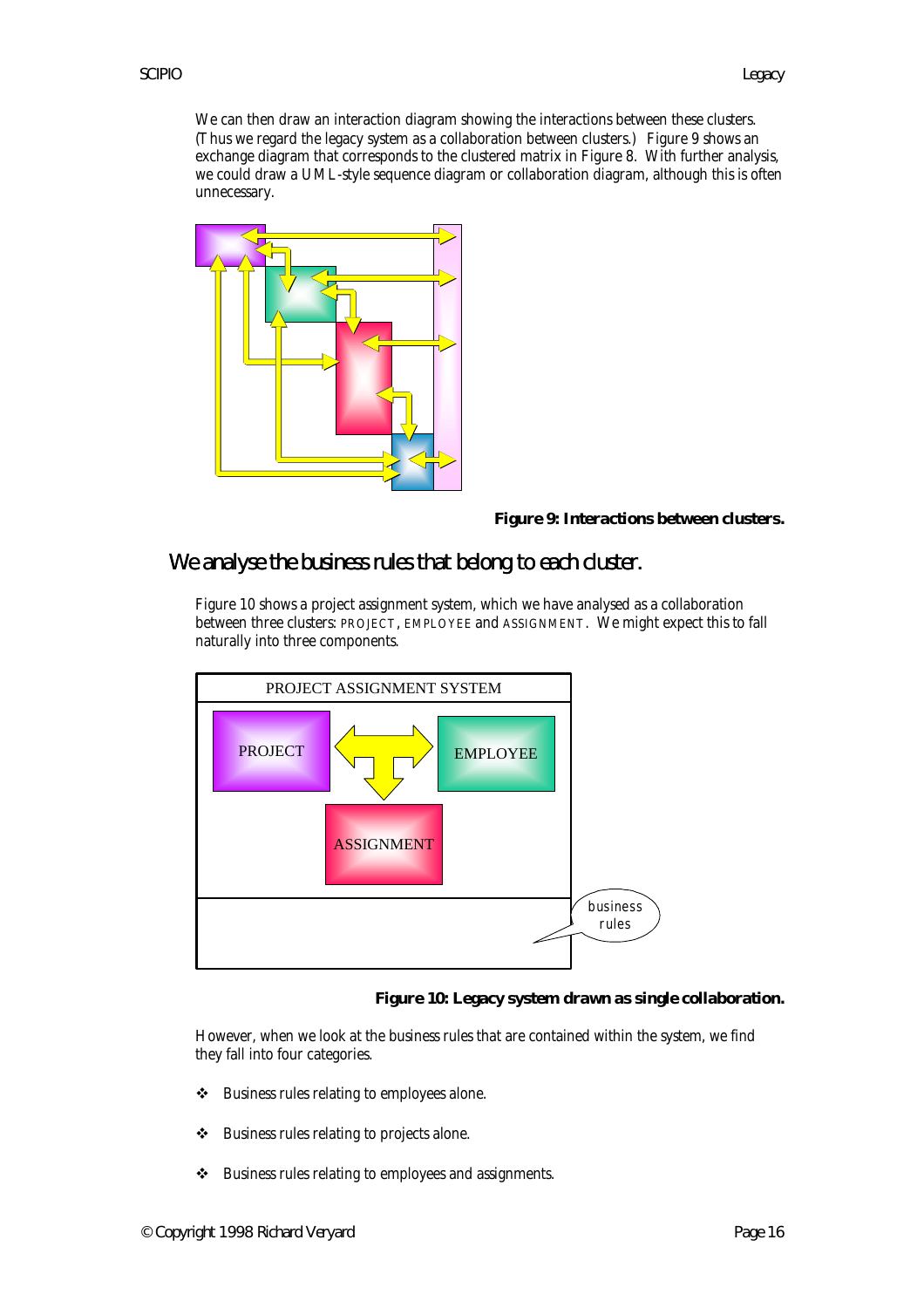❖ Business rules relating to projects and assignments.

There are no business rules relating to assignments in isolation. Indeed, assignments themselves have no meaning in isolation.

In situations where the business rules are many and/or complex, it is useful to draw a rule hierarchy diagram. Sometimes it emerges from this analysis that the legacy system has implemented the business rules inefficiently or inconsistently, or that there are apparent loopholes in the system. This creates an opportunity to correct the business rules (with appropriate validation and verification involving business users and domain experts) before allocating the rules to the components.

Looking at the business rules would lead to an alternative way of dividing up the legacy system into two components: PROJECT ASSIGNMENT and EMPLOYEE ASSIGNMENT, as shown in Figure 11. Each business rule is allocated to one of these two components. The interface between the two components is concerned with maintaining a consistent link between ASSIGNMENT within PROJECT ASSIGNMENT, and ASSIGNMENT within EMPLOYEE ASSIGNMENT.



**Figure 11: Legacy system divided into two collaborating subsystems.**

Another advantage of this approach is that it focuses the creation of components on the project-assignment relationship and the employee-assignment relationship. If these two relationships can be generalized, we may be able to create components that will be suitable for a range of other situations. Indeed, at a suitable level of abstraction, we may be able to identify a significant amount of common behaviour between these two components.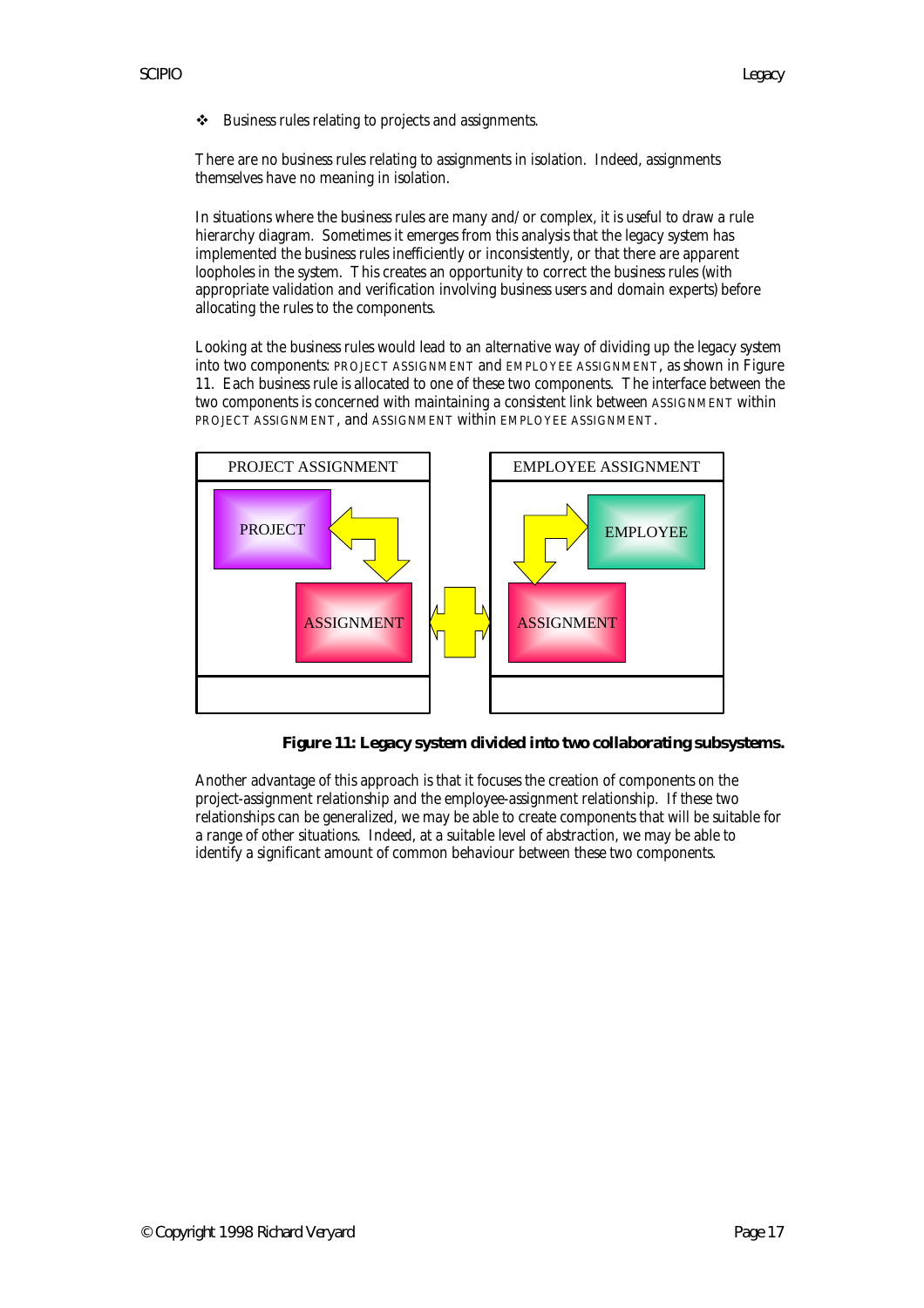# Implementing the Component Structure

### We implement the component structure in small steps.

Having analysed the legacy systems into potential components, we don't have to convert everything at once. One of the attractive features of component-based development is the ability to implement solutions in small steps. We may wrap and re-install one component at a time, if this suits our budgets and priorities. Or we may wait until an enhancement request affects a given area, and attempt to find a component-based solution that satisfies the enhancement request.

### We implement components according to specific requirements and opportunities.

#### Component-Based Development

- ◆ New systems can be build as components.
- \* It's not necessary to enforce CBD on all development projects at once.
- \* New components and systems always connect via specified interfaces.
- $\div$  Existing functionality needed by new systems should be converted into components.

#### Component-Based Maintenance

- v Look at maintenance history and trends.
- v Look at opportunities to hide data complexity or business logic inside special components.
- \* Each act of maintenance should aim to make the overall system MORE flexible.